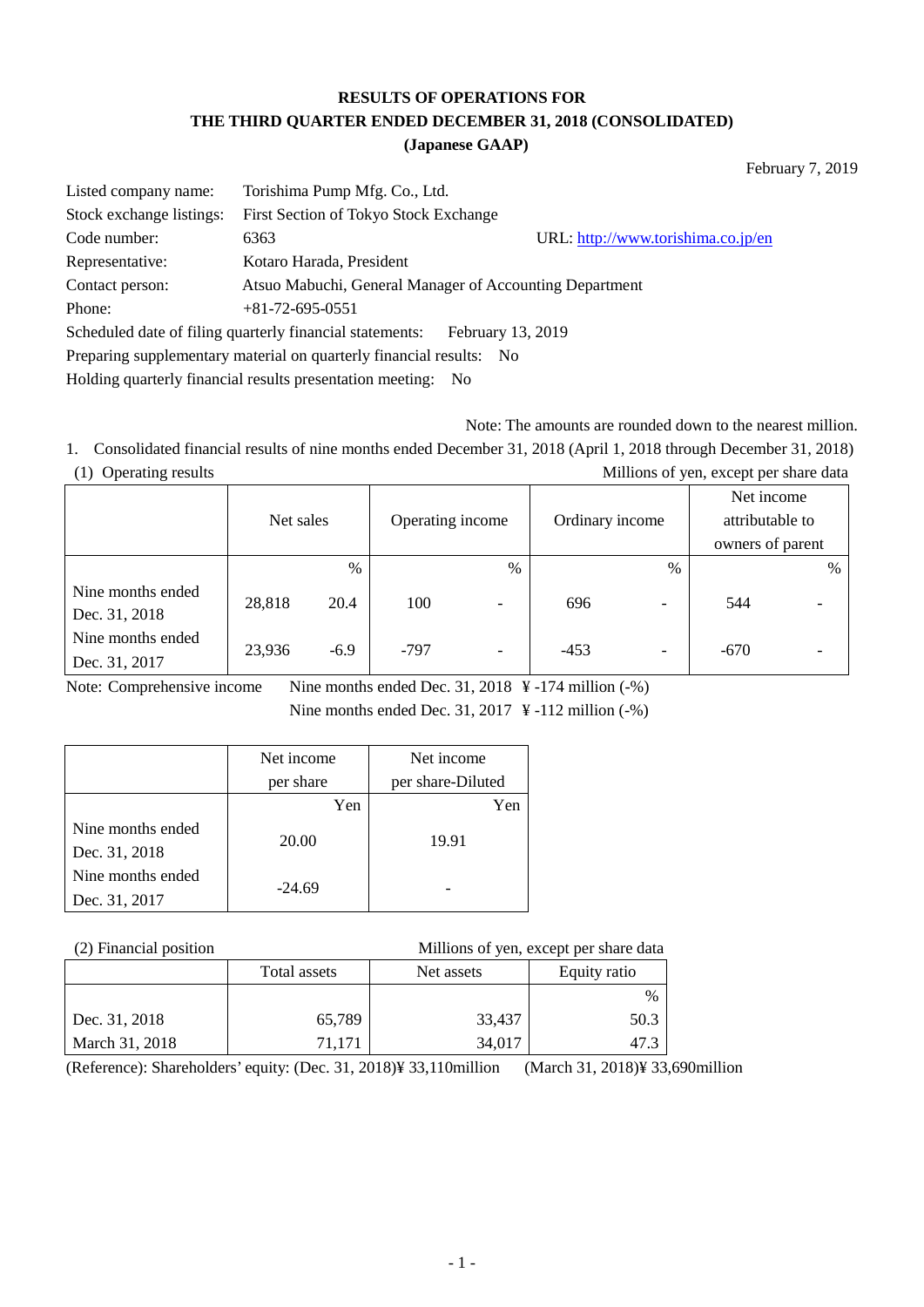## 2. Dividends

|                  | Dividends per share |                                                     |                          |      |       |  |  |  |  |
|------------------|---------------------|-----------------------------------------------------|--------------------------|------|-------|--|--|--|--|
|                  | End of 1Q           | End of 2Q<br>End of 3Q<br>Fiscal year end<br>Annual |                          |      |       |  |  |  |  |
|                  | Yen                 | Yen                                                 | Yen                      | Yen  | Yen   |  |  |  |  |
| FY2017           | -                   | 9.00                                                |                          | 9.00 | 18.00 |  |  |  |  |
| <b>FY2018</b>    | -                   | 9.00                                                | $\overline{\phantom{0}}$ |      |       |  |  |  |  |
| FY2018(Forecast) |                     |                                                     |                          | 9.00 | 18.00 |  |  |  |  |

Note: Revision of forecast for dividend during this quarter: No

### 3. Forecast for the fiscal year ending March 31, 2019 Millions of yen, except per share data

| J.,    | T orceast for the fisear year ending march 31, 2017 |     |                  |      |                 |               |                                                   |      | <b>MILLIONS</b> OF YOU, CACOPE DUE SHATE GATA |
|--------|-----------------------------------------------------|-----|------------------|------|-----------------|---------------|---------------------------------------------------|------|-----------------------------------------------|
|        | Net sales                                           |     | Operating income |      | Ordinary income |               | Net income<br>attributable to<br>owners of parent |      | Net income per share                          |
|        | $\%$                                                |     |                  | $\%$ |                 | $\frac{0}{0}$ |                                                   | $\%$ | Yen                                           |
| Annual | 46,000                                              | l.4 | 2,000            | 59.1 | 2,000           | 29.1          | 1,400                                             | 63.7 | 51.34                                         |

Note1: % represents percentage change from a previous year

Note2: Revision of the forecast during this quarter: No

## 4. Others

(1) Changes in significant subsidiaries during this period: No

- (2) Adoption of special accounting methods for presenting quarterly consolidated financial statements: Yes (For further details, please refer to page 10, "Adoption of special accounting methods for presenting quarterly consolidated financial statements".)
- (3) Changes in accounting principles, accounting estimates and correction of prior period errors
	- ① Changes of accounting principles due to revisions of accounting standards: No
	- ② Changes of accounting principles other than the above: No
	- ③ Changes in accounting estimates: No
	- ④ Correction of prior period errors: No

## (4) Number of shares outstanding (Common stock)

- ① Number of shares outstanding at period end (including treasury stock) (April 1 – Dec. 31, 2018) 29,889,079 (March 31, 2018) 29,889,079
- ② Number of treasury stock at period end (April 1 – Dec. 31, 2018) 2,623,107 (March 31, 2018) 2,726,906
- ③ Weighed-average number of shares outstanding over the period (April 1 – Dec. 31, 2018) 27,218,232 (April 1 – Dec. 31, 2017) 27,127,660

Note: Treasury shares at the end of the fiscal year include treasury shares owned by the Employee Stock Ownership Plan (ESOP). The number of treasury shares included in the Share Benefit Trust (ESOP) is 95,100 shares at the end of the third quarter of FY2018 and 147,200 shares at the end of FY2017.

\* Quarterly financial results are not subject to quarterly reviews by certified public accountants or auditing firms.

\* Explanation for adequate utilization of the forecast, and other note Forecast shown above is prepared based on information available as of the issuing date of this report and assumptions that we consider as reasonable, and therefore the actual results may differ from these forecasted figures due to various unknown factors.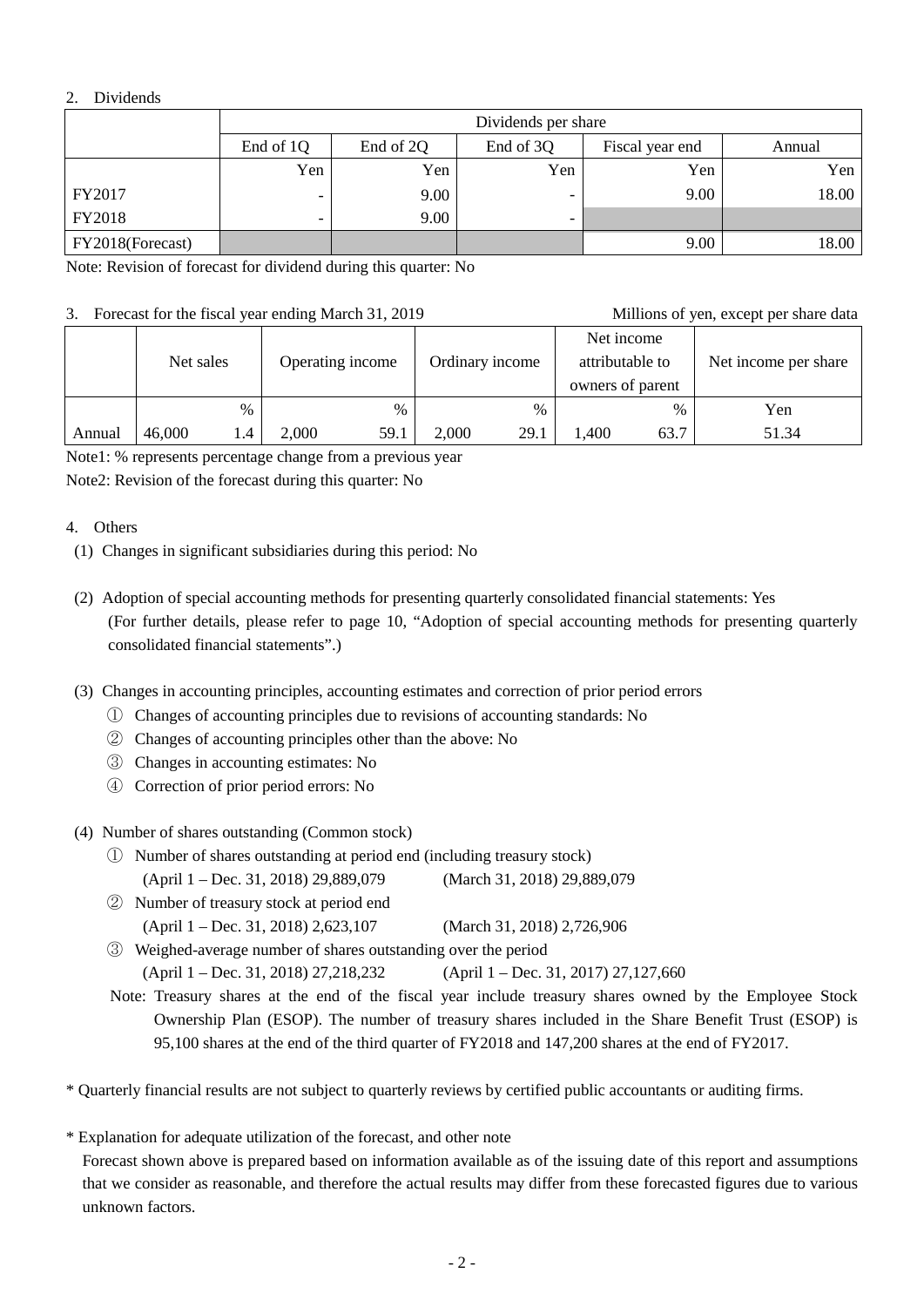## Contents

| 1. | Qualitative information, Financial Statements, etc.                                                            |  |
|----|----------------------------------------------------------------------------------------------------------------|--|
|    |                                                                                                                |  |
|    |                                                                                                                |  |
|    |                                                                                                                |  |
| 2. | Consolidated quarterly financial statement                                                                     |  |
|    |                                                                                                                |  |
|    |                                                                                                                |  |
|    | Consolidated quarterly statement of comprehensive income (April 1 - December 31, 2018) --------------------- 9 |  |
|    |                                                                                                                |  |
| 3. | Additional information                                                                                         |  |
|    |                                                                                                                |  |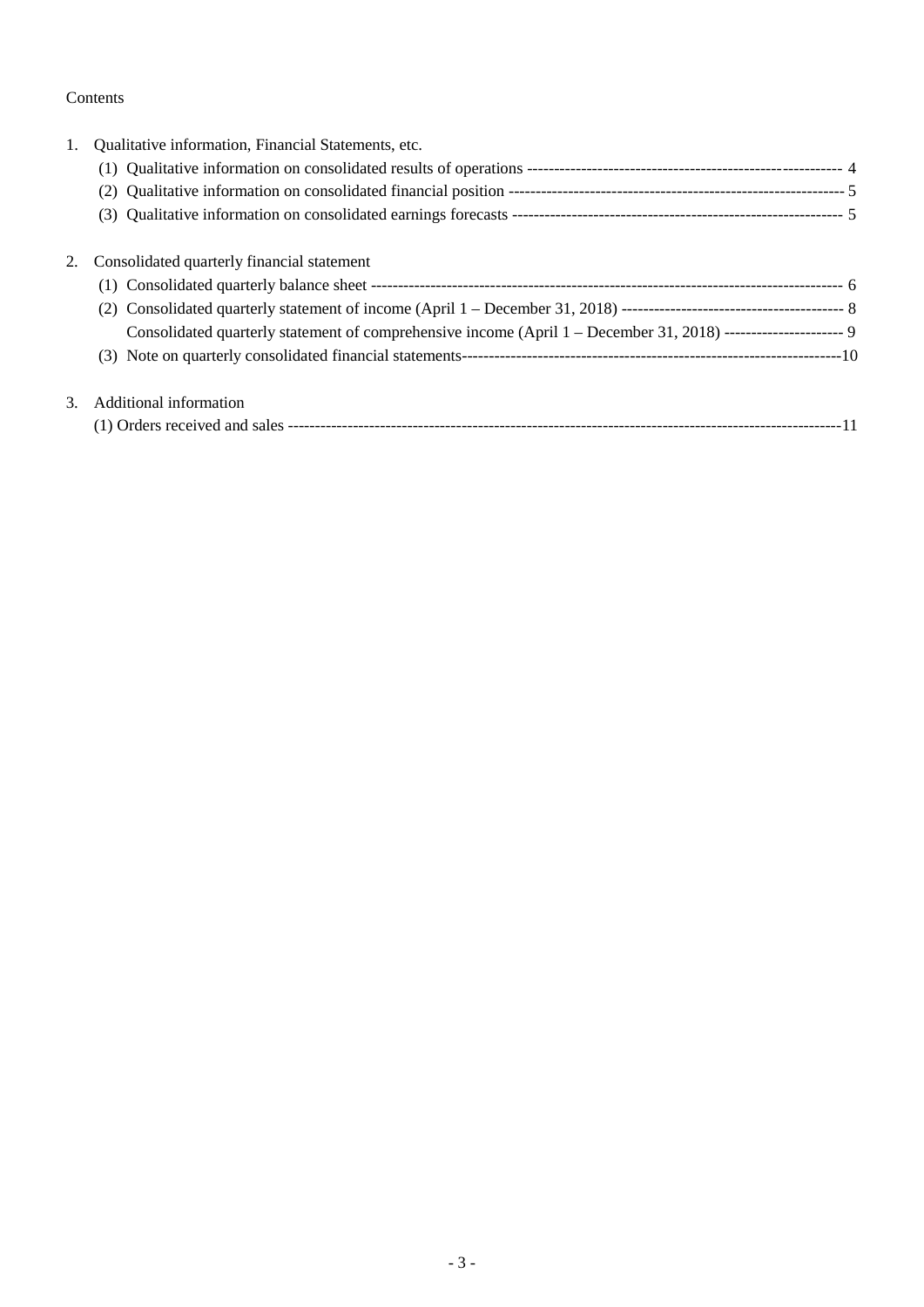- 1. Qualitative information, Financial Statements, etc.
	- (1) Qualitative information on consolidated results of operations

During the third quarter of the FY2018, the world economy as a whole showed a moderate recovery but the outlook remained uncertain caused by the following factors. In the U.S., consumer spending, production and export remained steady, however there were the impact of interest rate policies and falling stock prices through the end of the period. In Europe, there were factors behind the downturn in the UK such as Brexit and immigration issues. In China, infrastructure investment slowed down. Trade friction intensified mainly between the U.S. and China, triggered by protectionist policies.

In Japan, the economy overall continued a moderate recovery as the impact of global trade friction is uncertain. Successive natural disasters such as earthquakes, torrential rain and typhoons caused to the damages, which decreased inbound consumption. However, the employment rate continued high and capital investment increased for rationalization and labor saving behind the shorthanded.

Under such circumstances, in the pump industry, the demands continued steady amidst infrastructure projects, particularly for water resources to meet the needs of a growing world population, renewal of aging facilities, and counter-measures against torrential rain caused by abnormal weather. However, competition for orders accompanying price among manufacturers continued severe in the global economic situation that increases the uncertainty.

Orders received during the third quarter of the FY2018 (April 1, 2018-Dec. 31, 2018) increased by ¥5,857 million from the same period last year to ¥40,245 million. Orders received from domestic public sector increased by ¥139 million from the same period last year to ¥12,452 million, orders received from domestic private sector increased by ¥126 million from the same period last year to ¥6,490 million, and orders received from overseas sector increased by ¥5,591 million from the same period last year to ¥21,302 million.

Net sales during the third quarter of the FY2018 (April 1, 2018-Dec. 31, 2018) increased by ¥4,881 million from the same period last year to ¥28,818 million. Operating income during the third quarter of the FY2018 (April 1, 2018-Dec. 31, 2018) amounted to ¥100 million (operating loss during the same period last year was ¥797 million). Operating profit margin was 0.3%.

Ordinary income during the third quarter of the FY2018 amounted to ¥696 million (ordinary loss during the same period last year was ¥453 million) due to dividend income of ¥216 million posted as non-operating income. Ordinary profit margin was 2.4%.

Net income attributable to owners of parent during the third quarter of FY2018 amounted to ¥544 million (net loss attributable to owners of parent during the same period last year was ¥670 million). Return on sales during the third quarter of FY2018 was 1.9%. Net income per share amounted to ¥20.00.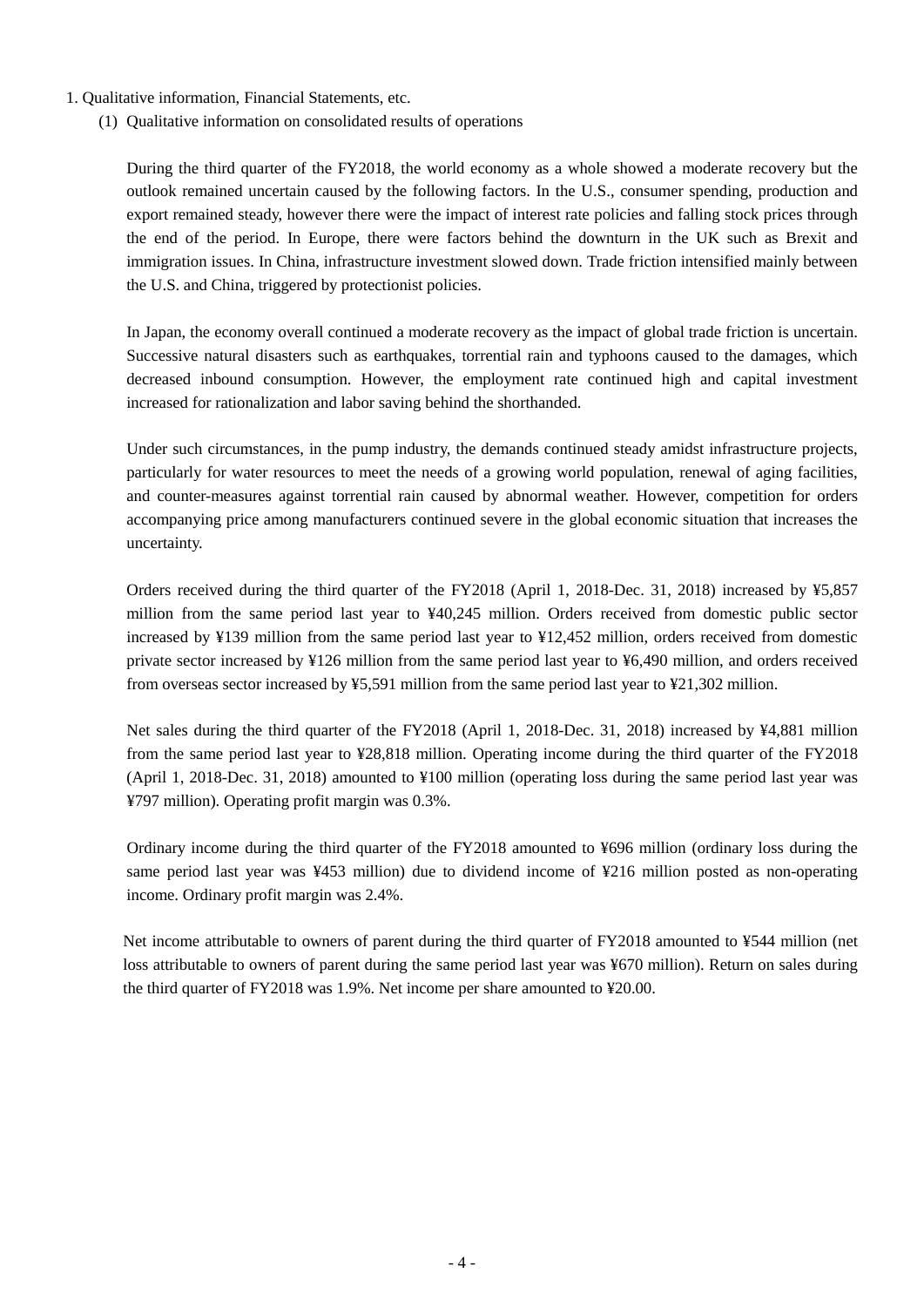(2) Qualitative information on consolidated financial position

At the end of the third quarter (Dec. 31, 2018), the Group's total assets amounted to ¥65,789 million, ¥5,382 million lower than at the end of the previous fiscal year (March 31, 2018). Principal changes in asset items included a decline in notes and accounts receivable-trade of ¥6,981 million despite an increase in work in process of ¥939 million.

Total liabilities amounted to ¥32,351 million, ¥4,802 million lower than at the end of the previous fiscal year. Principal changes in liability items included a decline in notes and accounts payable-trade of ¥4,255 million despite an increase in advances received of ¥821.

Net assets amounted to ¥33,437 million, ¥579 million lower than at the end of the previous fiscal year.

From the first quarter under review, the Company adopted "Partial amendments to Accounting Standard for Tax Effect Accounting" (ASBJ Statement No.28, February 16, 2018). Regarding qualitative information, comparison is made by retroactively adjusted numbers in the previous fiscal year.

(3) Qualitative information on consolidated earnings forecasts

Forecasts for the fiscal year ending March 31, 2019 announced on May 11, 2018 have not been changed.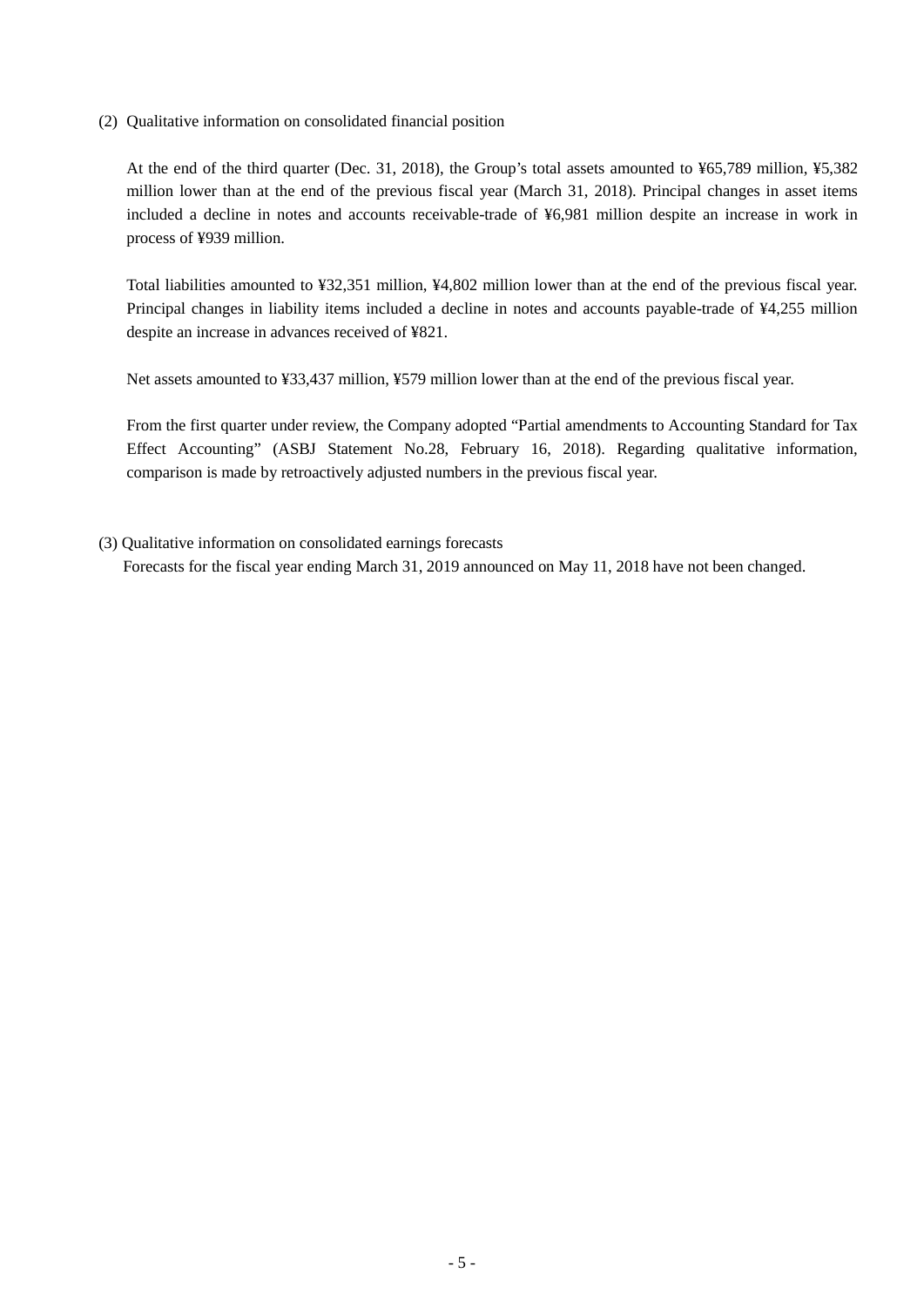2. Consolidated quarterly financial statement

(1) Consolidated quarterly balance sheet

|                                       |                                                                 | (Millions of yen)                                                         |
|---------------------------------------|-----------------------------------------------------------------|---------------------------------------------------------------------------|
|                                       | End of previous<br>consolidated fiscal year<br>(March 31, 2018) | End of the third quarter<br>of consolidated FY2018<br>(December 31, 2018) |
| Assets                                |                                                                 |                                                                           |
| Current assets                        |                                                                 |                                                                           |
| Cash and deposits                     | 11,474                                                          | 12,105                                                                    |
| Notes and accounts receivable - trade | 26,784                                                          | 19,802                                                                    |
| Merchandise and finished goods        | 228                                                             | 232                                                                       |
| Work in process                       | 7,639                                                           | 8,578                                                                     |
| Raw materials and supplies            | 1,663                                                           | 1,602                                                                     |
| Advance payments - trade              | 661                                                             | 973                                                                       |
| Other                                 | 946                                                             | 1,393                                                                     |
| Allowance for doubtful accounts       | $-841$                                                          | $-871$                                                                    |
| Total current assets                  | 48,556                                                          | 43,816                                                                    |
| Non-current assets                    |                                                                 |                                                                           |
| Property, plant and equipment         | 9,631                                                           | 9,675                                                                     |
| Intangible assets                     | 1,416                                                           | 1,046                                                                     |
| Investments and other assets          |                                                                 |                                                                           |
| Investment securities                 | 10,497                                                          | 9,972                                                                     |
| Other                                 | 1,594                                                           | 1,765                                                                     |
| Allowance for doubtful accounts       | $-523$                                                          | $-487$                                                                    |
| Total investments and other assets    | 11,567                                                          | 11,250                                                                    |
| Total non-current assets              | 22,615                                                          | 21,972                                                                    |
| <b>Total assets</b>                   | 71,171                                                          | 65,789                                                                    |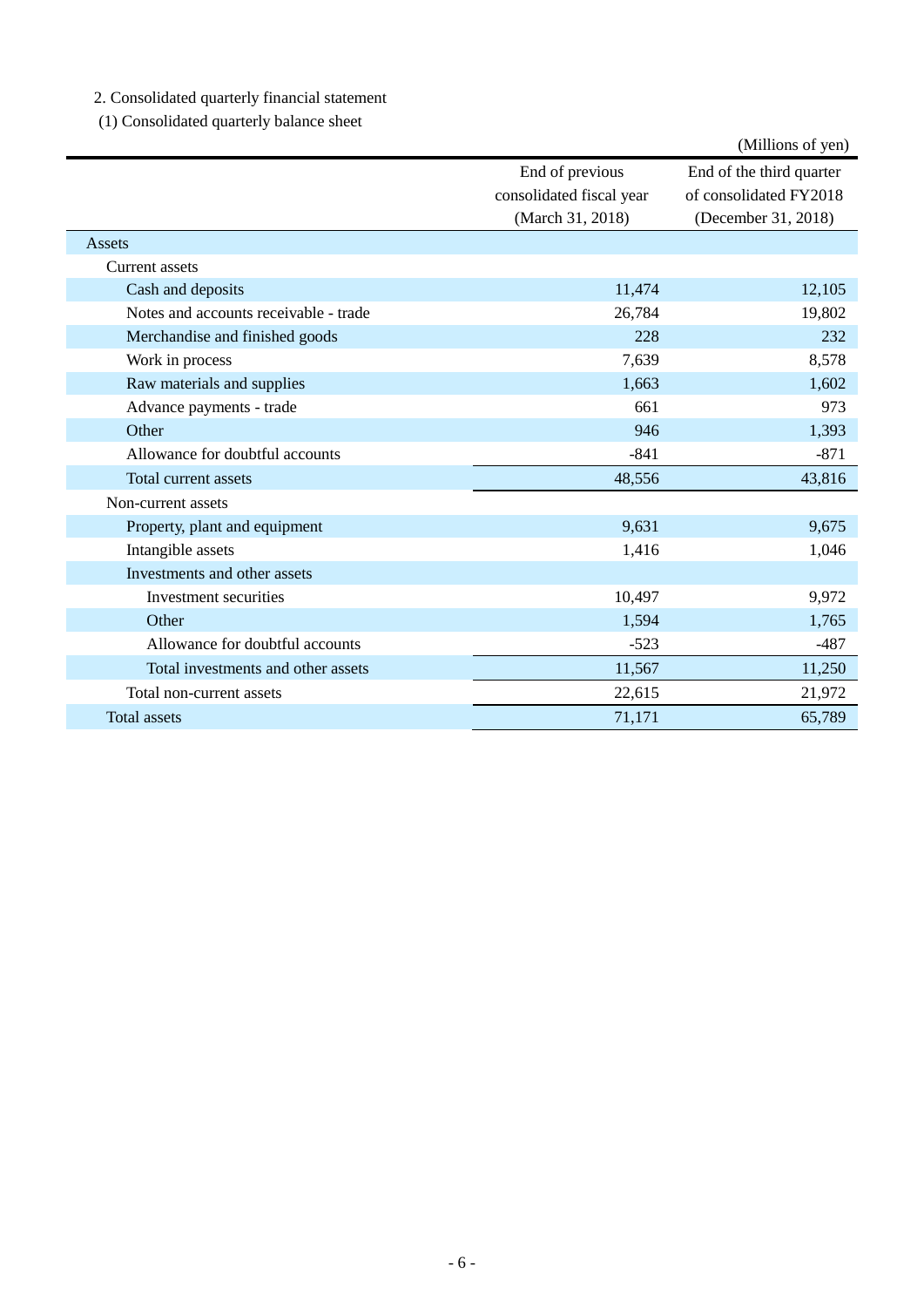|                                              |                          | (Millions of yen)        |
|----------------------------------------------|--------------------------|--------------------------|
|                                              | End of previous          | End of the third quarter |
|                                              | consolidated fiscal year | of consolidated FY2018   |
|                                              | (March 31, 2018)         | (December 31, 2018)      |
| Liabilities                                  |                          |                          |
| <b>Current liabilities</b>                   |                          |                          |
| Notes and accounts payable - trade           | 10,998                   | 6,743                    |
| Short-term loans payable                     | 4,196                    | 2,220                    |
| Income taxes payable                         | 379                      | 113                      |
| Advances received                            | 3,091                    | 3,912                    |
| Provision for bonuses                        | 856                      | 437                      |
| Provision for product warranties             | 722                      | 699                      |
| Provision for loss on construction contracts | 1,635                    | 1,522                    |
| Other                                        | 2,250                    | 2,187                    |
| Total current liabilities                    | 24,130                   | 17,837                   |
| Non-current liabilities                      |                          |                          |
| Long-term loans payable                      | 11,095                   | 12,803                   |
| Provision for directors' retirement benefits | 19                       |                          |
| Net defined benefit liability                | 300                      | 305                      |
| Other                                        | 1,608                    | 1,403                    |
| Total non-current liabilities                | 13,023                   | 14,513                   |
| <b>Total liabilities</b>                     | 37,154                   | 32,351                   |
| Net assets                                   |                          |                          |
| Shareholders' equity                         |                          |                          |
| Capital stock                                | 1,592                    | 1,592                    |
| Capital surplus                              | 7,604                    | 7,621                    |
| Retained earnings                            | 23,138                   | 23,153                   |
| Treasury shares                              | $-1,841$                 | $-1,747$                 |
| Total shareholders' equity                   | 30,494                   | 30,620                   |
| Accumulated other comprehensive income       |                          |                          |
| Valuation difference on available-for-sale   |                          |                          |
| securities                                   | 2,039                    | 1,611                    |
| Deferred gains or losses on hedges           | 72                       | $-89$                    |
| Foreign currency translation adjustment      | 621                      | 535                      |
| Remeasurements of defined benefit plans      | 461                      | 433                      |
| Total accumulated other comprehensive income | 3,196                    | 2,490                    |
|                                              | 142                      |                          |
| Share acquisition rights                     |                          | 121                      |
| Non-controlling interests                    | 184                      | 205                      |
| Total net assets                             | 34,017                   | 33,437                   |
| Total liabilities and net assets             | 71,171                   | 65,789                   |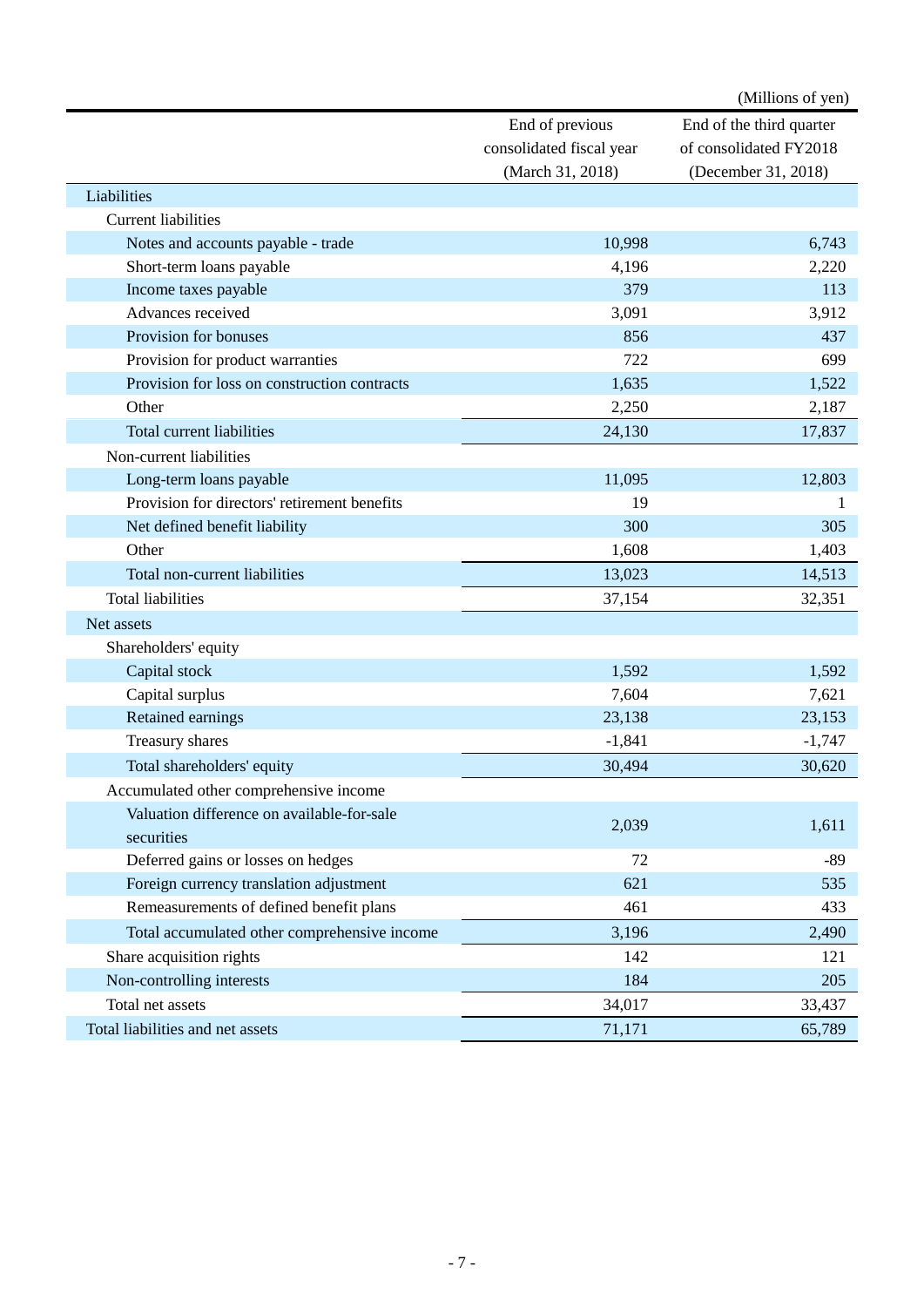# (2) Consolidated quarterly statement of income

(April 1 – December 31, 2018)

|                                                                  |                          | (Millions of yen)    |
|------------------------------------------------------------------|--------------------------|----------------------|
|                                                                  | Third quarter ended      | Third quarter ended  |
|                                                                  | December 31, 2017        | December 31, 2018    |
|                                                                  | (April 1, 2017           | (April 1, 2018)      |
|                                                                  | - December 31, 2017)     | - December 31, 2018) |
| Net sales                                                        | 23,936                   | 28,818               |
| Cost of sales                                                    | 17,891                   | 21,442               |
| Gross profit                                                     | 6,045                    | 7,375                |
| Selling, general and administrative expenses                     | 6,842                    | 7,275                |
| Operating profit (loss)                                          | $-797$                   | 100                  |
| Non-operating income                                             |                          |                      |
| Dividend income                                                  | 239                      | 216                  |
| Foreign exchange gains                                           | 29                       | 108                  |
| Share of profit of entities accounted for using equity<br>method | 75                       | 93                   |
| Rent income                                                      | 109                      | 104                  |
| Other                                                            | 110                      | 202                  |
| Total non-operating income                                       | 564                      | 725                  |
| Non-operating expenses                                           |                          |                      |
| Interest expenses                                                | 88                       | 88                   |
| Other                                                            | 132                      | 40                   |
| Total non-operating expenses                                     | 220                      | 128                  |
| Ordinary profit (loss)                                           | $-453$                   | 696                  |
| Extraordinary income                                             |                          |                      |
| Gain on sales of shares of subsidiaries and associates           |                          | 9                    |
| Total extraordinary income                                       |                          | 9                    |
| <b>Extraordinary losses</b>                                      |                          |                      |
| Loss on valuation of investment securities                       | 15                       | 30                   |
| <b>Total extraordinary losses</b>                                | 15                       | 30                   |
| Profit (loss) before income taxes                                | $-468$                   | 676                  |
| Income taxes                                                     | 197                      | 120                  |
| Profit (loss)                                                    | $-665$                   | 555                  |
| Profit attributable to non-controlling interests                 | $\overline{\mathcal{A}}$ | 11                   |
| Profit (loss) attributable to owners of parent                   | $-670$                   | 544                  |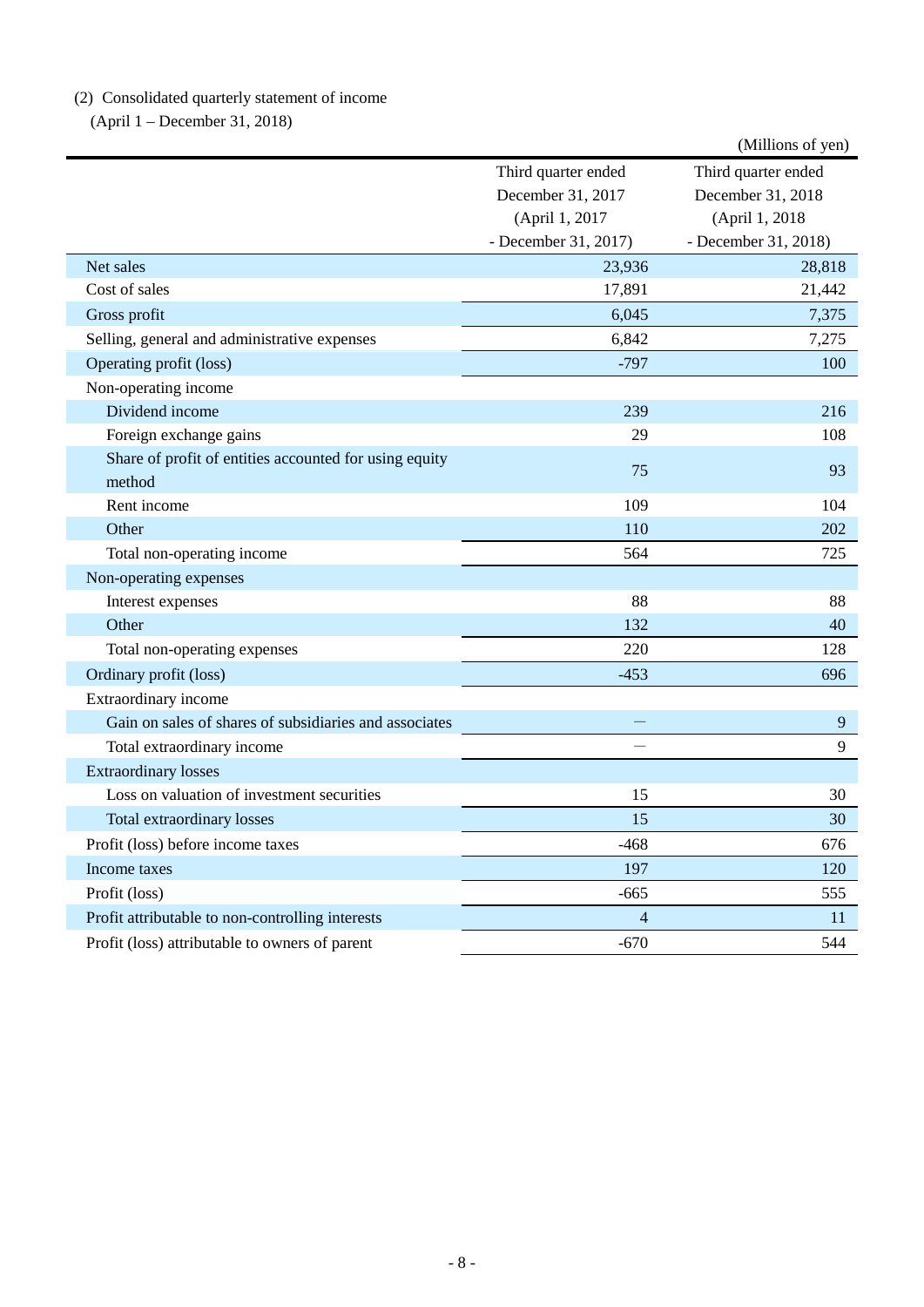# Consolidated quarterly statement of comprehensive income

(April 1 – December 31, 2018)

|                                                       |                      | (Millions of yen)    |
|-------------------------------------------------------|----------------------|----------------------|
|                                                       | Third quarter ended  | Third quarter ended  |
|                                                       | December 31, 2017    | December 31, 2018    |
|                                                       | (April 1, 2017)      | (April 1, 2018)      |
|                                                       | - December 31, 2017) | - December 31, 2018) |
| Profit (loss)                                         | $-665$               | 555                  |
| Other comprehensive income                            |                      |                      |
| Valuation difference on available-for-sale securities | 824                  | $-428$               |
| Deferred gains or losses on hedges                    | $-103$               | $-162$               |
| Foreign currency translation adjustment               | $-182$               | $-108$               |
| Remeasurements of defined benefit plans, net of tax   | 12                   | $-28$                |
| Share of other comprehensive income of entities       | $\overline{2}$       | $-1$                 |
| accounted for using equity method                     |                      |                      |
| Total other comprehensive income                      | 553                  | $-729$               |
| Comprehensive income                                  | $-112$               | $-174$               |
| Comprehensive income attributable to                  |                      |                      |
| Comprehensive income attributable to owners of        | $-98$                | $-161$               |
| parent                                                |                      |                      |
| Comprehensive income attributable to                  | $-14$                | $-12$                |
| non-controlling interests                             |                      |                      |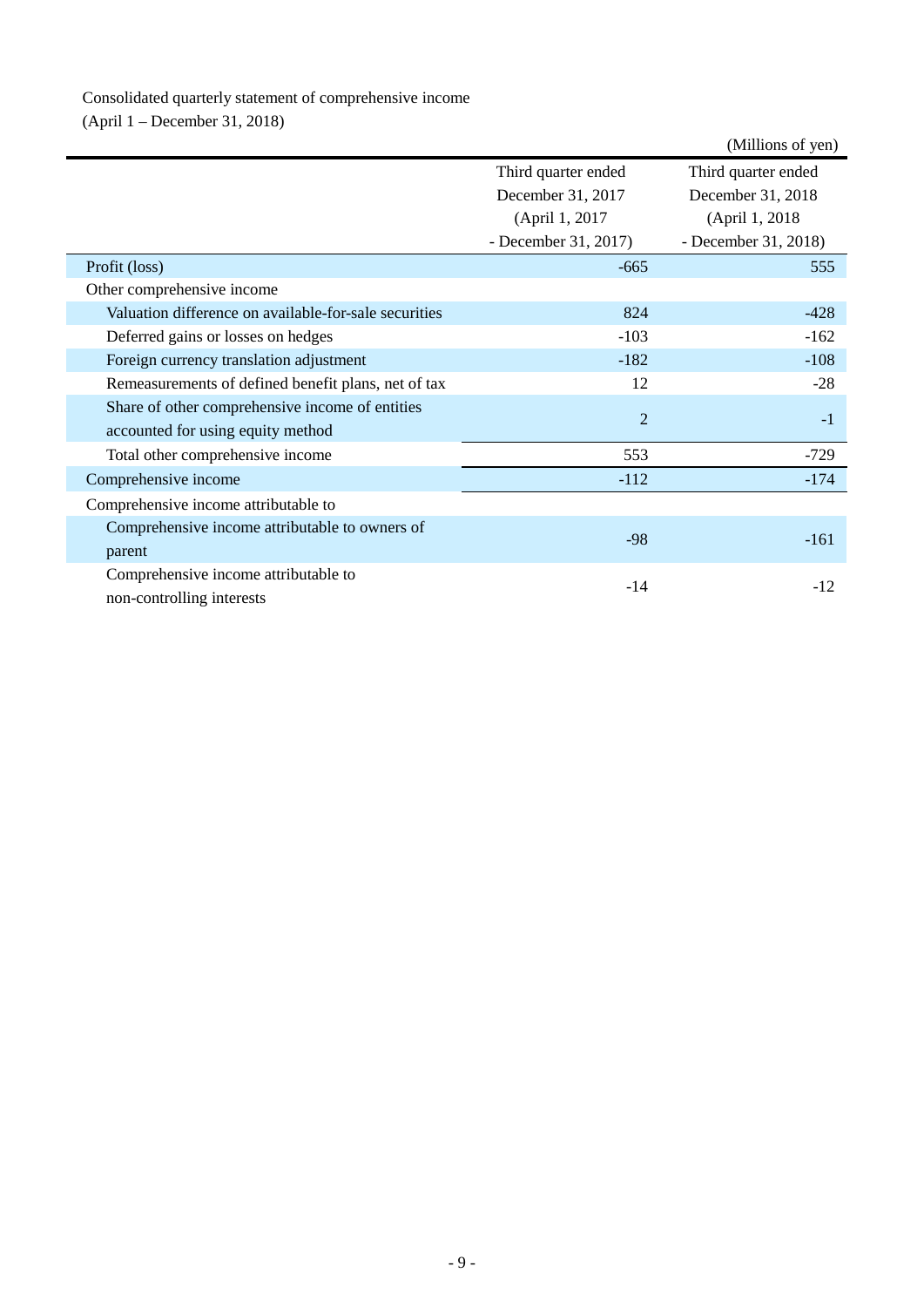- (3) Notes on quarterly consolidated financial statements
	- Note for assumption of going concern No items to report
	- Note for significant changes in the amount of shareholders' equity No items to report
	- Adoption of special accounting methods for presenting quarterly consolidated financial statements In determining tax expenses, the effective tax rate after application of tax effect accounting for income before income taxes for the consolidated fiscal year, inclusive of the third quarter of consolidated FY2018, has been estimated in a rational manner, and tax expenses have been calculated by multiplying the quarterly income before income taxes and adjustments by this estimated effective tax rate.

However, we use the statutory effective tax rate in cases where the estimated effective tax rate is unavailable.

- Changes in accounting principles No items to report
- Changes in accounting estimates No items to report
- Additional information
	- Accounting method in Employee Stock Ownership Plan (ESOP) Based on the resolution at the Board of Directors held on November 10, 2016, the Company has introduced an employee incentive plan, the Employee Stock Ownership Plan (ESOP).
	- Adoption of "Partial amendments to Accounting Standard for Tax Effect Accounting" From the first quarter under review, the Company adopted "Partial amendments to Accounting Standard for Tax Effect Accounting" (ASBJ Statement No.28, February 16, 2018). Deferred tax assets are recorded in the total investments and other assets. Deferred tax liabilities are recorded in the non-current liabilities.
- Significant subsequent events No items to report